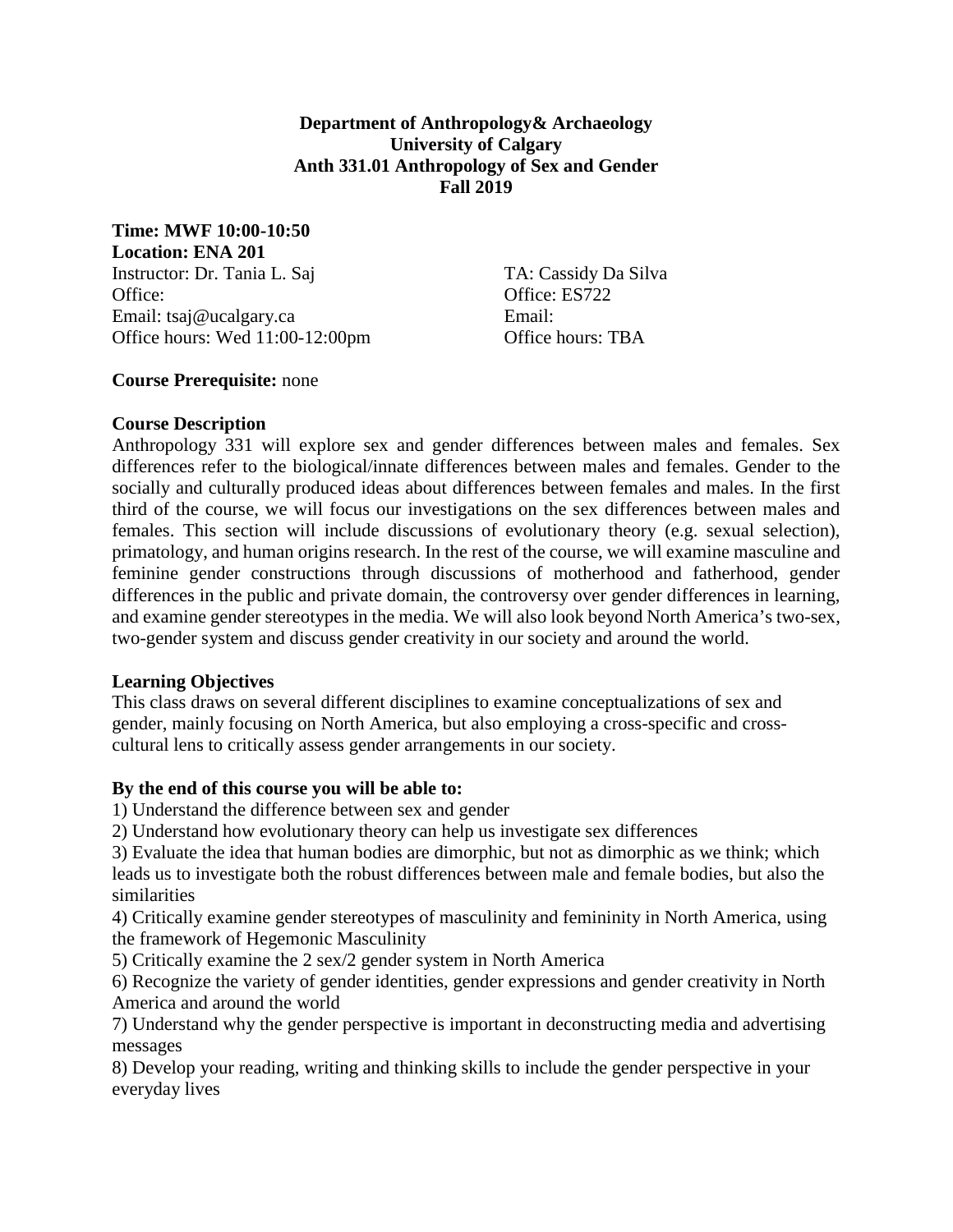#### **Required Textbook:**

Brettell, Caroline B. and Sargent, Carolyn F (eds). 2017**. Gender in Cross-Cultural Perspective.** Pearson-Prentice Hall: New Jersey. **7th edition**

#### **Online Required Readings**

Two other required readings are **available online** through the University of Calgary's Library. The readings are from the book **Sexual Selections:** *What We Can and Can't Learn About Sex From Animals* (see course outline for chapters). The full reference for **Sexual Selections** is:

Zuk, Marlene, 2002. *Sexual Selections: What We Can and Can't Learn About Sex From Animals.* University of California Press: California

#### **Powerpoint Slides**

Powerpoint slides of the lecture notes will be posted on D2L prior to each class. Students are encouraged to print these notes and bring them to class, as they should assist in note taking. The posted notes do not encompass all of the material presented in class, and do not include videos or class discussions. As such, they should not be considered sufficient in themselves to prepare for the examinations. Although related and sometimes overlapping, the material in the textbook is not tightly integrated with the lectures. These should be considered two separate sets of information, both to be mastered for the examinations.

#### **Evaluation**

Evaluation for this course will include 2 mid-term exams and 1 final exam. All exams will be multiple-choice (which may include 'true or false' questions). The final exam may include a few short answer questions.

### **Mid-Term Exam 1 – 33.3% - Oct 16**

This exam will cover all lectures, videos and assigned readings to date (Sept  $6 - Oct 11$ ).

### **Mid-Term Exam 2 – 33.3% - Nov 18**

This exam will cover all lectures, videos and assigned readings to date (Oct 18 – Nov 15).

#### **Final Exam – 33.4%- SET BY THE REGISTRAR Dec 9-19**

This exam will cover all lectures, videos and assigned readings from Nov 20 to Dec 6. The final exam is NOT cumulative.

A passing grade on any component of the course is not essential for the student to pass the course as a whole.

### **Grading Scheme A+ 100-94.9% B 79.8-74.9% C- 62.8-58.9% A 94.8-89.9% B- 74.8-70.9% D+ 58.8-54.9% A- 89.8-84.9% C+ 70.8-66.9% D 54.8-49.9% B+ 84.8-79.9% C 66.8-62.9% F 49.8% and less**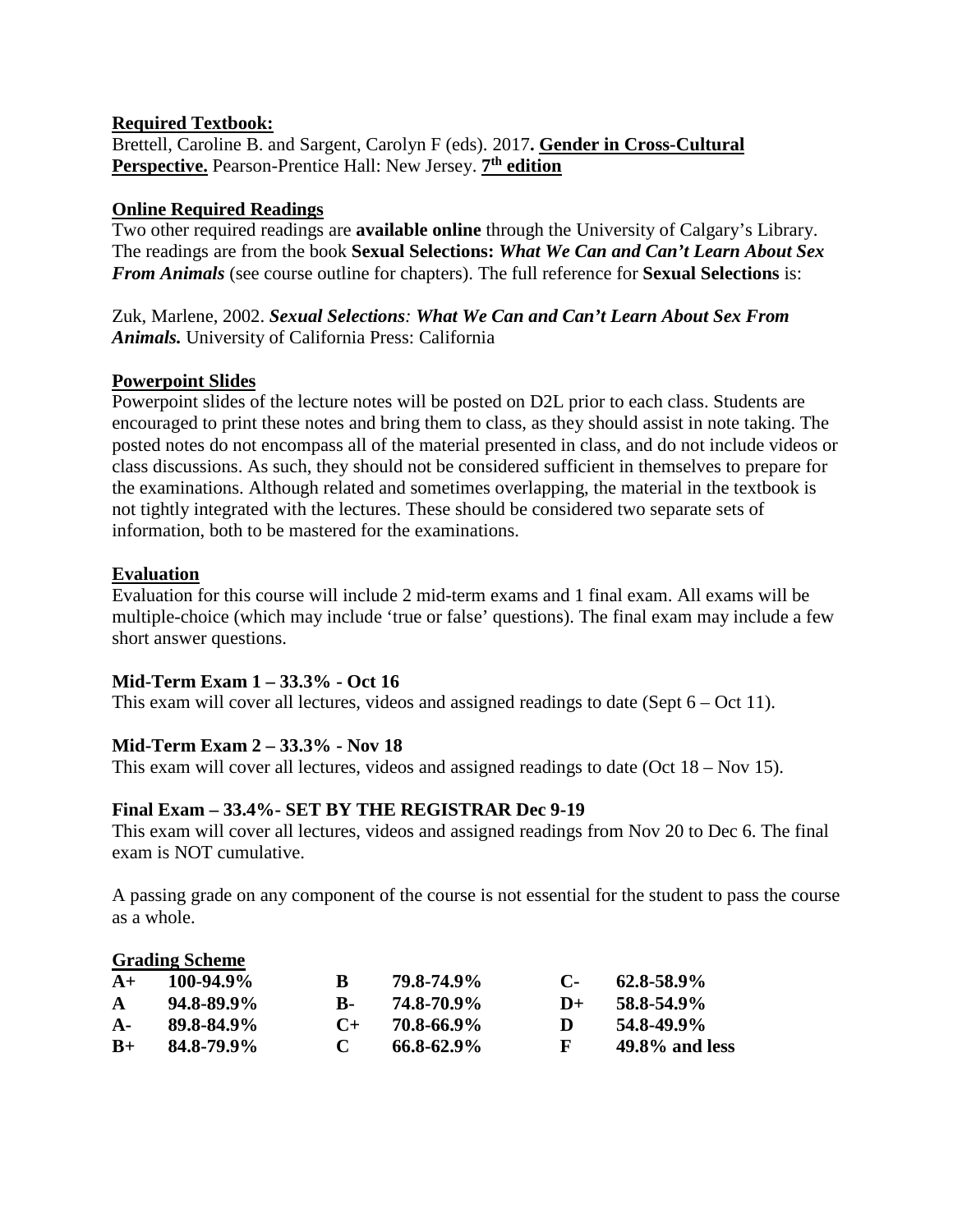## **IMPORTANT**

**1. NOTE TAKING**—Lecture notes will be posted on D2L prior to class, and students are encouraged to print these and bring them to class to assist with handwritten note-taking. Note that the posted notes are not sufficient without attending lectures. In addition to assigned readings, exams will be based on all material covered in class, including lectures presented (instructor and guest lectures) and films. *Any classroom materials missed due to absenteeism are the sole responsibility of the student.*

Although related and generally complementary, the material in the textbook is not tightly integrated with the lectures. These should be considered as separate sets of information, all of which must be mastered for the exams. Note to pay special attention to areas in the textbook that overlap with class lectures.

**2. MISSED EXAMS** –In the event of an emergency or illness, for the Mid-Term, you **MUST** notify the instructor [\(tsaj@ucalgary.ca\)](mailto:tsaj@ucalgary.ca) **AS SOON AS POSSIBLE**, and documentation may be requested before or at the time of the scheduled make-up test. The make-up test, which may not be offered in all cases, will be scheduled no later than 1 week after the exam and may be in a different format. In the case of missing the Final Exam, you must schedule a make-up through the Registrar's Office.

**3. NO ACCOMMODATION will be made for poor performance on exams. For instance, additional items cannot be submitted in lieu of exams and grades will not be curved.** Be sure that you are well-prepared for exams so that you perform well when you have the opportunity.

**4. CLASSROOM BEHAVIOUR—** It is expected that each student will behave with courtesy and respect toward others. To maintain a distraction-free environment during the class period, the instructor requests that you 1) **turn off cell phones** prior to class and place them in a bag, pocket, or under your desk; 2) **do not carry on conversations while the instructor is speaking**; 3) **avoid late arrivals and early departures** (if you must depart class early, please notify the instructor in advance if possible). If you use a laptop during class, please refrain from any activities unrelated to class, including emailing, web browsing, playing games, etc. Please minimize disruption to your fellow students by sitting at the back or on the classroom periphery. If the use of a laptop becomes too distracting to the class, you will be asked to turn off the computer and use a paper notebook for the remainder of lectures.

**5. EMAIL INQUIRIES—Please use your full name in email messages; and put Anth 331 in the subject heading**. You can email me questions about class topics which will be answered at the next class (the questioner will not be identified). I will not be able to personally answer your questions over email; if you would like to personally talk to me about class material please do so during my office hours, and of course, in class, at the break, or before or after class. We will also not be able to take questions about the test over email; if you have questions about the test or would like to discuss your test, please see myself or the TA during our office hours. In the weeks following the test, you will be able to schedule a 15 min appointment with the TA to look at your test.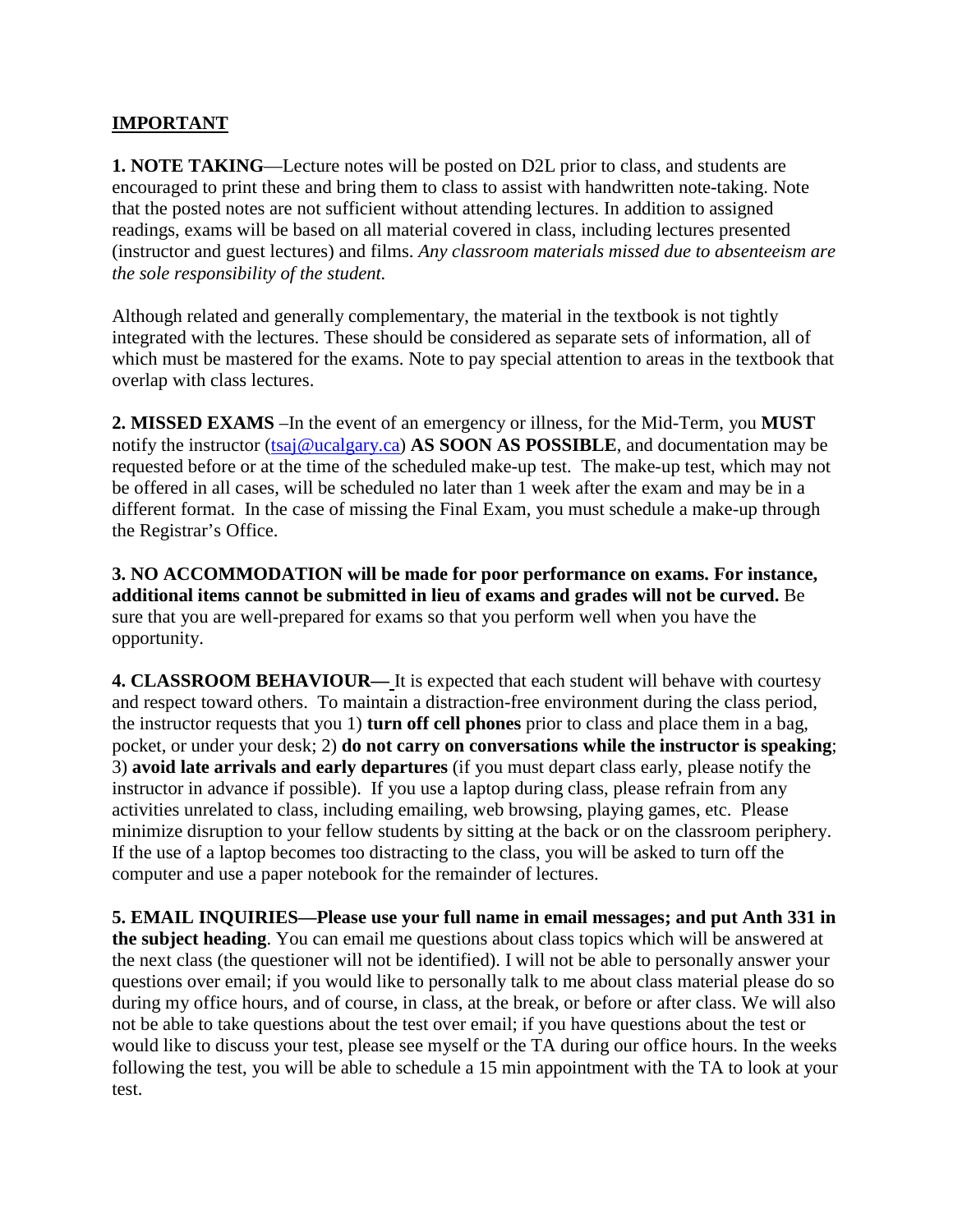**6. EXAM RESULTS**—Results of exams will be posted on D2L within one week of the test. Exams are not returned to the student but can be reviewed during office hours or by appointment. Please contact the TA if you would like to see your exam. If you have concerns about your evaluation, you will be asked to provide a detailed written statement of your concern. Your exam will then be re-graded in its entirety, and marks will be raised, lowered or left unchanged as is warranted. Deadline for submission of written statement is one week after results of an examination have been posted.

**7. EXAM SECURITY—** Exam security is taken very seriously. Since exams will be taken in class where students often must sit close together, please be aware that wandering eyes could lead to suspicion. Keep your eyes on your own exam or to the front of the room. Also, cover your own exam to stop others from being tempted to look at it. Please remain seated during exams until you can leave the row you are sitting in without disturbing others. If you are caught cheating, your exam will be taken and a grade of zero will be given automatically.

# **ACADEMIC ACCOMMODATIONS**

It is the student's responsibility to request academic accommodations according to the University policies (ucalgary.ca/access/accommodations/policy) Students requesting an Accommodation on the basis of Disability are required to register with Student Accommodation Services (SAS) by submitting a Request for Accommodation in accordance with the Procedure for Accommodations for Students with Disabilities [https://www.ucalgary.ca/policies/files/policies/procedure-for-accommodations-for](https://www.ucalgary.ca/policies/files/policies/procedure-for-accommodations-for-students-with-disabilities.pdf)[students-with-disabilities.pdf](https://www.ucalgary.ca/policies/files/policies/procedure-for-accommodations-for-students-with-disabilities.pdf)

SAS will issue a Letter of Accommodation which must be presented to either designated contact person within the Department or the appropriate Instructors within 10 days of the beginning of term. Students needing an Accommodation in relation to their coursework or to fulfil requirements for a graduate degree, based on a Protected Ground other than Disability, should communicate this need, preferably in writing, to their Instructor or the Department Head/Dean or to the designated contact person in their Faculty.

# **ACADEMIC INTEGRITY**

The University expects Students to conduct Academic Activities with integrity and intellectual honesty and to recognize the importance of pursuing and transmitting knowledge ethically. "Academic Misconduct" includes such things as Cheating,

Falsification; Plagiarism, Unauthorized Assistance and failure to comply with exam regulations or an Instructor's expectations regarding conduct required of Students completing academic assessments. Academic Misconduct is a serious form of intellectual dishonesty with significant consequences. Students who participate in, or encourage the commission of, Academic Misconduct will be subject to disciplinary action which could include Probation, Suspension, or Expulsion from the University. For more information see the Student Academic Misconduct Policy

<https://www.ucalgary.ca/policies/files/policies/student-academic-misconduct-policy.pdf>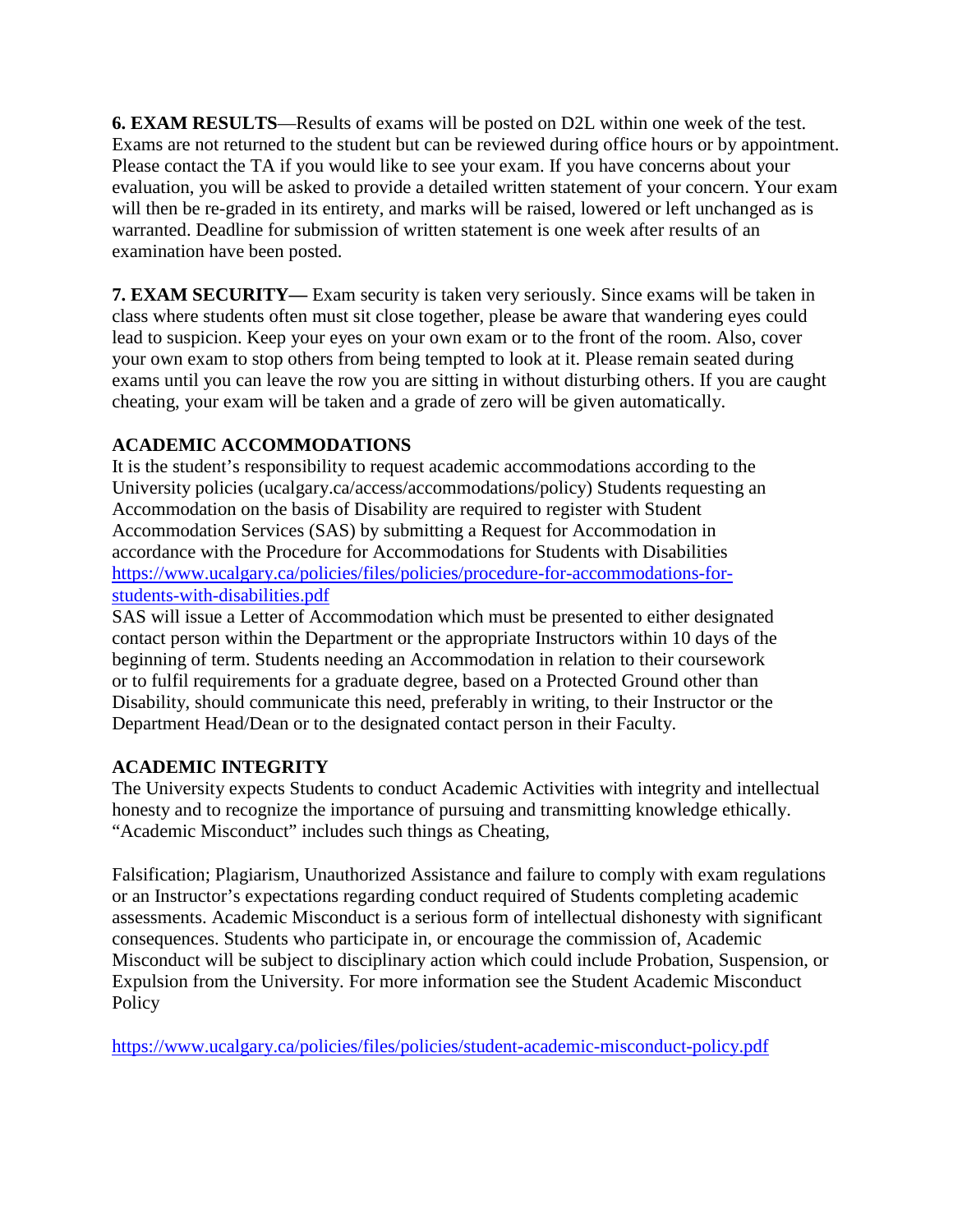## **INFORMATION ON INSTRUCTOR INTELLECTUAL PROPERTY**

Lectures, demonstrations, performances, and any other course material provided by an instructor includes copyright protected works under the Copyright Act and all forms of electronic or mechanical recording of lectures, laboratories, tutorials, presentations, performances, electronic (computer) information, the duplication of course material, and to the translation of recordings or transcriptions of any of these materials to another form by electronic or mechanical means by students is not permitted, except.

o As a formal accommodation as assessed by the Student Accessibility Services and only for individual private study and only at the discretion of the instructor.

o With the permission of the instructor, students without a formal accommodation may audio record lectures, provided that the student and instructor sign a release form available from departmental and faculty offices. A copy of the Release form shall be retained by the instructor and by the department in which the course is offered. Any audio recording by students is permitted only for the purposes of private study by the individual student. Students may not distribute, email or otherwise communicate these materials to any other person.

o For any other use, whether by duplication, transcription, publication, sale or transfer of recordings, written approval must be obtained from the instructor for the specific use proposed.

o Any use other than that described above (e.g. distributing, emailing or otherwise communicating these materials to any other person, constitutes academic misconduct and may result in suspension or expulsion.

o Students are encouraged to make notes of classroom discussions, lectures, demonstrations etc.

### **Freedom of Information and Protection of Privacy Act: Freedom of Information and Protection of Privacy Act**

The University of Calgary is committed to protecting the privacy of individuals who work and study at the University or who otherwise interact with the University in accordance with the standards set out in the Freedom of Information and Protection of Privacy Act. Please refer to the following link for detailed information:<http://www.ucalgary.ca/legalservices/foip> The Department of Anthropology and Archaeology's FOIP (Freedom of Information and Privacy) policy requires all reports/examinations to be returned to students during class time or the instructor's office hours. Any term work not picked up will be placed in the Anthropology and Archaeology Office (ES620) for distribution. Any student not wishing to have their work placed in the office must make alternative arrangements with the course instructor early in the term.

### **COPYRIGHT LEGISLATION**

All students are required to read the University of Calgary policy on Acceptable Use of Material Protected by Copyright [\(www.ucalgary.ca/policies/files/policies/acceptable-use-of-material](http://www.ucalgary.ca/policies/files/policies/acceptable-use-of-material-protected-by-copyright.pdf)[protected-by-copyright.pdf\)](http://www.ucalgary.ca/policies/files/policies/acceptable-use-of-material-protected-by-copyright.pdf) and requirements of the copyright act [\(https://laws](https://laws-lois.justice.gc.ca/eng/acts/C-42/index.html)[lois.justice.gc.ca/eng/acts/C-42/index.html\)](https://laws-lois.justice.gc.ca/eng/acts/C-42/index.html) to ensure they are aware of the consequences of unauthorized sharing of course materials (including instructor notes, electronic versions of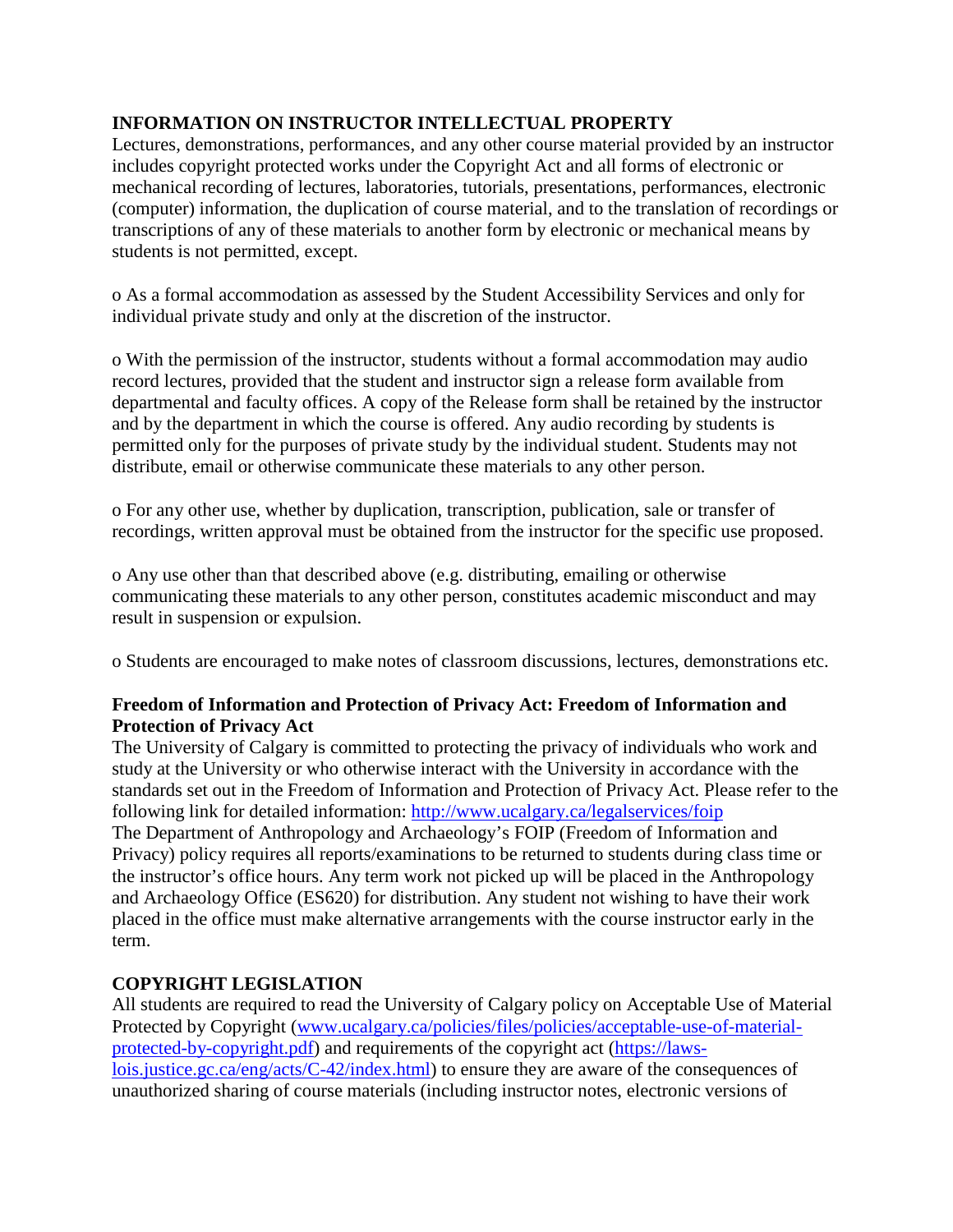textbooks etc.). Students who use material protected by copyright in violation of this policy may be disciplined under the Non-Academic Misconduct Policy.

## **Writing Across the Curriculum**

Writing skills are not exclusive to English courses and, in fact, should cross all disciplines. The University supports the belief that throughout their University careers, students should be taught how to write well so that when they graduate their writing abilities will be far above the minimal standards required at entrance. Consistent with this belief, students are expected to do a substantial amount of writing in their University courses and, where appropriate, members of faculty can and should use writing and the grading thereof as a factor in the evaluation of student work. The services provided by the Writing Support, part of the Student Success Centre, can be utilized by all undergraduate and graduate students who feel they require further assistance

## **Support and Resources**

Information that is not course-specific related can be found on the Office of the Registrar's website:<https://www.ucalgary.ca/registrar/registration/course-outlines>

**Note:** information here includes

- Emergency Evacuation/Assembly Points
- Wellness and Mental Health Resources
- Student Success Centre
- Student Ombuds Office
- Student Union (SU) Information
- Safewalk

# **PLAGIARISM AND CHEATING**

Plagiarism: "to steal and pass off the ideas or words of another as one's own" (Webster's). Plagiarism will not be tolerated and will automatically result in a failing grade for the submission. Any student caught plagiarizing will also be subject to additional University sanctions. Students are expected to be familiar with the Department of Anthropology and Archaeology's policy on intellectual honesty

### **DEFERRED EXAMS:**

A student who is absent from a test for legitimate reasons must discuss an alternative course of action with the instructor. The instructor at their discretion may transfer the percentage weight for the test to the final examination, if there is a final examination in the course, set another test, etc. An instructor will normally make this decision on the basis of verbal information provided by the student. In the event that an instructor feels that they cannot judge the veracity of the information provided, Students must be aware that they are responsible for payment of any charge associated with the medical assessment and documentation as this service falls outside the realm of services provided by the Provincial Health Care Plan. Deferral of the final exam requires Registrar approval.

# **ACADEMIC ACCOMMODATIONS**

<http://www.ucalgary.ca/access/accommodations/policy>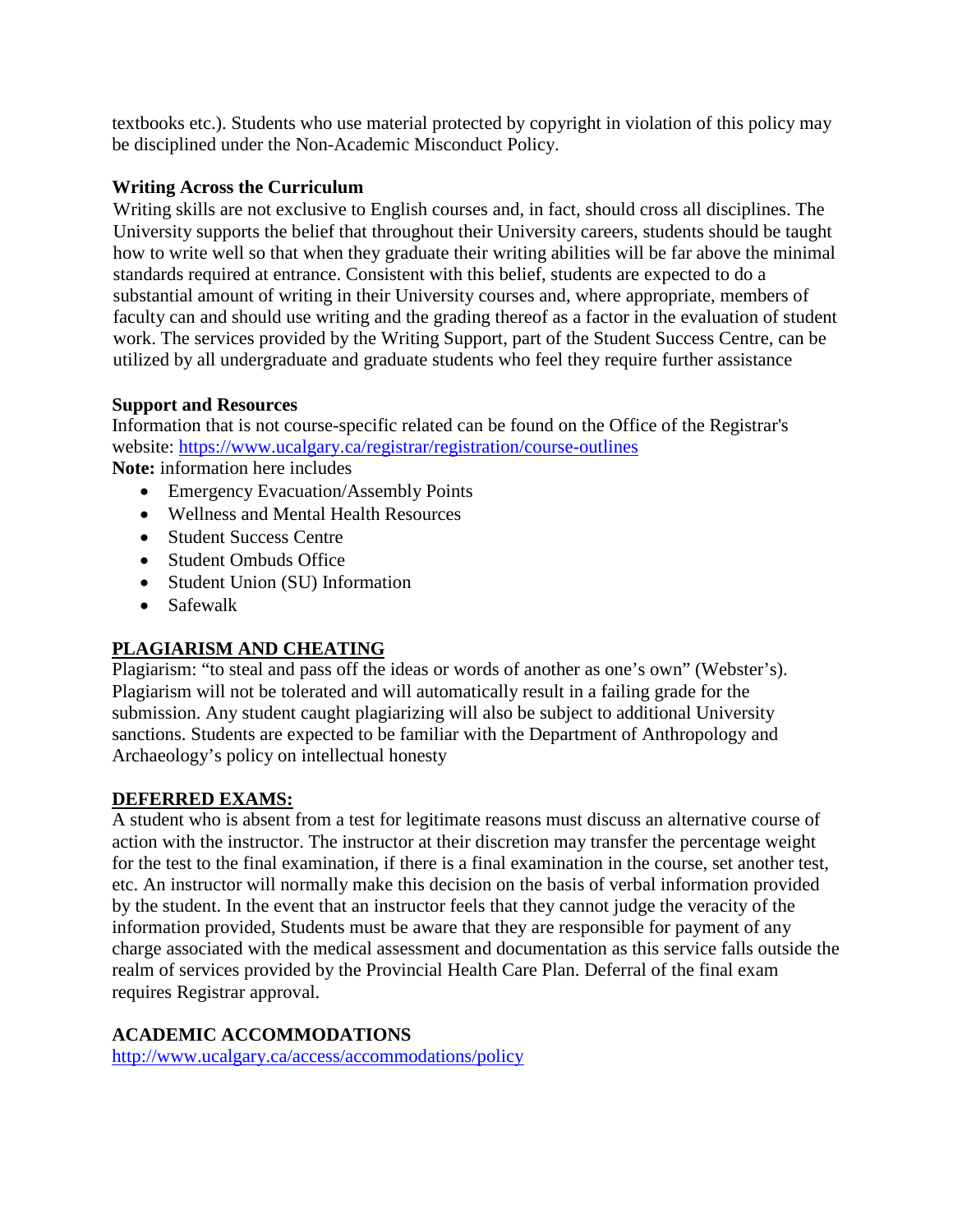Students needing an Accommodation because of a Disability or medical condition should communicate this need to Student Accessibility Services in accordance with the Procedure for Accommodations for Students with Disabilities

Students needing an Accommodation based on a Protected Ground other than Disability, should communicate this need, preferably in writing, to the instructor of this course.

### **ACADEMIC INTEGRITY**

Academic integrity is essential to the pursuit of learning and scholarship in a university, and to ensuring that a degree from the University of Calgary is a strong signal of each student's individual academic achievements. As a result, the University treats cases of cheating and plagiarism very seriously. Non-academic integrity also constitutes an important component of this program.

For detailed information on what constitutes academic and non-academic misconduct, please refer to the following link:<http://www.ucalgary.ca/pubs/calendar/current/k-2-1.html>

All suspected cases of academic and non-academic misconduct will be investigated following procedures outlined in the University Calendar. If you have questions or concerns about what constitutes appropriate academic behavior or appropriate research and citation methods, you are expected to seek out additional information on academic integrity from your instructor or from other institutional resources.

Where there is a criminal act involved in plagiarism, cheating or other academic misconduct, e.g., theft (taking another student's paper from their possession, or from the possession of a faculty member without permission), breaking and entering (forcibly entering an office to gain access to papers, grades or records), forgery, personation and conspiracy (impersonating another student by agreement and writing their paper) and other such offences under the Criminal Code of Canada, the University may take legal advice on the appropriate response and, where appropriate, refer the matter to the police, in addition to or in substitution for any action taken under these regulations by the University

#### **TEACHING EVALUATIONS / USRIS (Universal Student Ratings of Instruction)**

At the University of Calgary, feedback provided by students through the Universal Student Ratings of Instruction (USRI) survey provides valuable information to help with evaluating instruction, enhancing learning and teaching, and selecting courses. **Your responses make a difference, please participate!** Website: http://www.ucalgary.ca/usri/

#### **Writing Across the Curriculum**

Writing skills are not exclusive to English courses and, in fact, should cross all disciplines. The University supports the belief that throughout their University careers, students should be taught how to write well so that when they graduate their writing abilities will be far above the minimal standards required at entrance. Consistent with this belief, students are expected to do a substantial amount of writing in their University courses and, where appropriate, members of faculty can and should use writing and the grading thereof as a factor in the evaluation of student